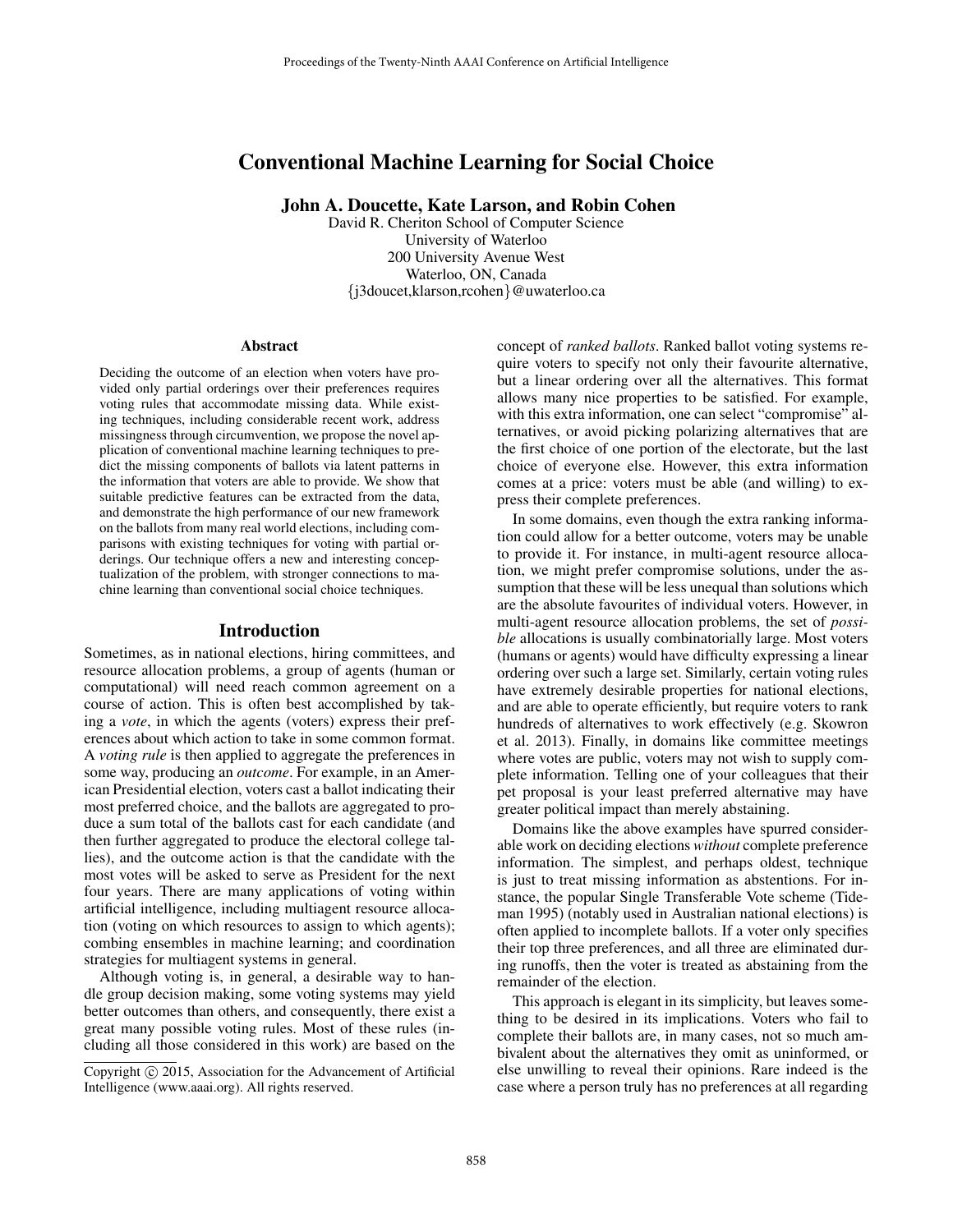the relative quality of two distinct items. Instead, we would like to decide the election in a way that is consistent with voters' true *hidden* (or unknown) preferences, using only the information they have chosen (or are able) to reveal.

We are not the first to consider this approach. Notably, Condorcet's Jury Theorem (See Black 1987 for a detailed summary) first proposed the idea of treating ballots as noisy observations of some hidden truth, and of using statistical techniques to infer the truth from these observations. This is sometimes called the *Maximum Likelihood Estimation* (MLE) approach to voting. Recently this approach has been developed to address partial preferences. Xia and Conitzer (Xia and Conitzer 2011) for instance, developed a model that assumes each partial ballot is a noisy observation of several pairwise comparisons of candidates. Thus, ranking A before B on one's ballot is treated as a noisy observation that  $A$  is a better alternative than  $B$ . However, determining who has won an election under this rule is computationally expensive, and the rule assumes that ranking A before B on one's ballot cannot provide information about whether A might also be preferred to some other, unranked, candidate  $\overline{C}$ , when in practice it often can<sup>1</sup>. Other related work includes Lu and Boutilier's work applying techniques from robust optimization to the problem (Lu and Boutilier 2011; 2013). In this approach, selecting a winner from an election with partial information becomes an optimization problem. The goal is to select a winner according to voting rule from a commonly applied family, such that an adversarial completion of the ballots produces the least dissatisfaction with the choice. This avoids selecting candidates that most voters (secretly or unknowingly) despise.

In this work, we study the possibility of using existing, standard, algorithms from machine learning to decide elections with missing information. These techniques have the advantage of being able to detect (in principle) arbitrary patterns contained in the ballots voters cast, and so avoid the assumptions of pairwise independence found in Xia and Conitzer's approach. They also aim to compute the most likely outcome, rather than the safest one, and so are less conservative, and should be suited to a somewhat different set of applications than Lu and Boutilier's system.

## A New Approach

The proposed technique splits the problem into two portions, each of which has been studied extensively on its own. In the first portion, existing machine learning techniques are used to generate a completion of the partial ballots voters cast. In the second portion, existing voting rules are applied to the completed ballots to select the winner. This partitioning of the problem has several advantages. First, existing techniques in both fields are generally well studied and widely implemented. If the proposed system works well, then this would greatly simplify the problem of deciding elections with partial information by reducing it to the combination of existing approaches. Second, by phrasing the problem of deciding elections with partial preferences as a more general machine learning problem, it allows us to consider the problem from an novel and interesting standpoint.

## Completing Ballots

The process we propose for completing ballots is Imputation via Classification. Imputation is the process of replacing missing data (often referred to as "missingness") with a carefully selected guess at the missing value (Schafer 1999). For instance, if a person's age is missing from an otherwise complete questionnaire, a very simple imputation technique would replace the missing age with the average age of the other questionnaire-takers. A more sophisticated technique would be to use the age of another questionnaire-taker with similar demographic characteristics, especially those known to be correlated with age.

While imputation techniques are widely used in other domains with missingness, we are unaware of any direct application of imputation to the problem of missingness in election ballots. Intuitively, however, imputing the missing components of these ballots is possible because real-world votes have underlying structure: not every ordering of alternatives is equally likely to appear on a ballot. By exploiting this fact, we hope to provide outcomes more reflective of the electorate's desires than techniques that treat missing components independently of the content of the ballots.

Classification algorithms operate over a data matrix X and label vector  $Y$ , with an equal number of rows. The algorithm finds a model (a function) c such that  $c(X)$  is a vector of labels, and a cost function  $G(c, c(X), Y)$  is minimized. The set of possible functions from which  $c$  may be selected is called the *hypothesis space*, and is usually restricted in a way intended to ensure that  $c$  captures general patterns in the data that will allow it to accurately predict the labels of previously unseen datapoints in future. G often has some related component based on the structure of c as well as the number of differences (errors) between  $c(X)$  and Y. For instance, G might penalize functions which are not very "smooth" (regularization).

In the context of this work, we say that a social choice problem consists of selecting from among a set of alternatives  $O$ , according to a set of N ballots collectively represented by the vote matrix  $R$ . The vote matrix is organized so that each row represents the preferences of a user, with their most preferred preference in the first column, and each following preference placed in a following column. For instance  $\overline{R}_{i,j}$  would be the  $j^{th}$  most preferred candidate of voter i, an element of O. If voter i has specified only j preferences, then  $R_{i,k} = \emptyset, \forall k > j$ .

A given ballot (row)  $r_i \in R$  thus represents of a total ordering over an arbitrary subset of  $O$ . We assume the elements of  $O$  that are not on the ballot are of lower rank in the voter's preferences than those candidates that were ranked<sup>2</sup>.

Finally, we denote the vote matrix formed by the first  $j$ columns of R with  $R_i$ . For instance,  $R_1$  denotes the first preferences of every ballot, while R<sup>2</sup> denotes the first *and* second preferences of every ballot. We assume that there are

<sup>&</sup>lt;sup>1</sup>For instance, in national elections, a ranking of the form Communists  $\geq$  Socialists  $\geq$  Centrists actually says a great deal about what this voter thinks of the Conservative candidate

<sup>2</sup>This is equivalent to *top-t* orderings (Baumeister et al. 2012).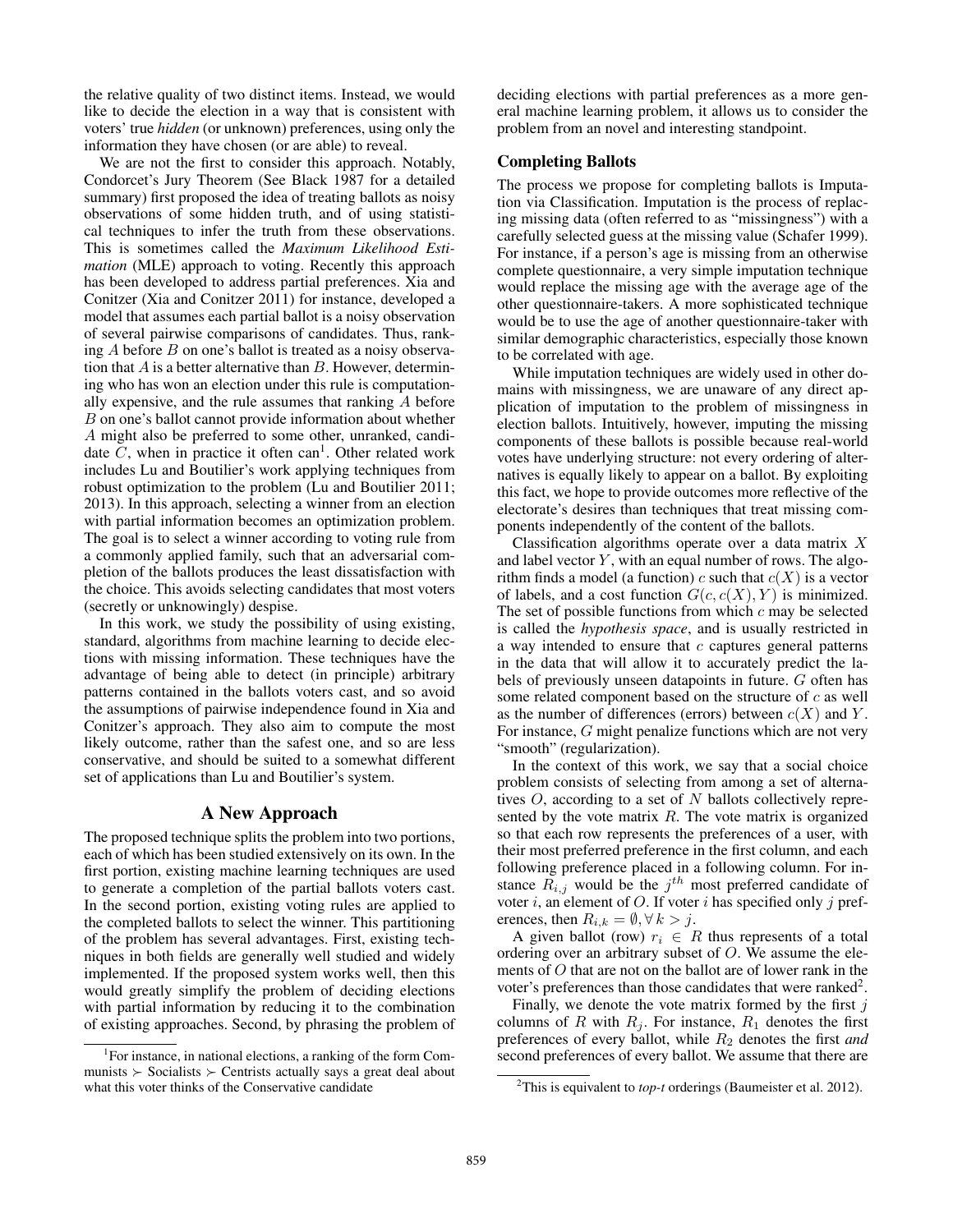at least two candidates ( $|O| \ge 2$ ), at least two ballots ( $N \ge 2$ 2), and that every ballot has at least one candidate ranked on it  $(|r_i| \geq 1, \forall 1 < i \leq N)$ .

Our system begins by extracting  $R_2$ , the first and second preferences of every voter's ballot. Some ballots may state only a single preference, while others state two. Taking the subset of  $R_2$  which is complete  $(R_{c_2} = \{r \in R_2 | |r| = 2\}),$ we use a classification algorithm C to train a classifier  $c_2$  =  $C(R_{c_2})$ , which predicts the second preference of each ballot from their first preferences. The data matrix  $X$  used for classification is some function  $\Phi$  of the first preferences on every ballot in  $R_{c_2}$ . The label vector Y is the second preference of every ballot in  $R_{c_2}$ . Once  $c_2$  has been computed, we use it to impute  $R_2 \setminus R_{c_2}$ , generating a complete ballot matrix of two columns. We call this imputed ballot matrix  $R'_2$ .

The process is then extended to the next column of  $R$ . We take the ballot matrix of the first, second and third preferences  $(R_3)$ , and build a classifier  $c_3$  on  $R_{c_3}$ . We can then use  $c_2$  to impute all missing second preferences, and  $c_3$  to impute  $R_3 \setminus R_{c_3}$  and generate  $R'_3$ . We can iterate this process until the generation of  $R'_{|O|} = R'$ , an imputation of the entire ballot matrix. A winning alternative can then be selected by applying any standard voting rule  $S$  to the imputed matrix:  $S(R') = o'$ . We formalize this process in Algorithm 1.

Algorithm 1 Algorithm for selecting a winning alternative in an election with partial ballots using imputation.

1: function IMPUTE BALLOTS(O,R,S,C) 2: for all  $2 \leq j \leq |O|$  do 3: LET  $c_j \leftarrow C(R_{c_j})$ 4: SET *missing*  $\leftarrow R_j \setminus R_{c_j}$ <br>5: **for all**  $2 \le k \le i$  **do** for all  $2 \leq k \leq j$  do 6:  $missing \leftarrow c_k(\text{missing})$ 7: end for 8: SET  $R'_j \leftarrow R_{c_j} \cup \text{missing}$ 9: end for 10: RETURN  $o' \leftarrow S(R'_{|O|})$ 11: end function

The correctness of the imputations produced by our algorithms depend on the selection of classification algorithm C and on the amount of data available (i.e. the total number of *complete* preferences at each step), as well as the way in which voters' preferences are generated. For instance, learning a full joint distribution  $P(R_{i,j} | R_{i,x}|0 < x < j)$  for preferences will converge with certainty to the correct distribution of preferences irregardless of how voters' preferences are generated, but the error in its estimates will drop as  $O((\frac{N}{|O||^{O}|})^{-0.5})$ , which is impractically large for most problem domains. Using other classification algorithms allows convergence to some model with much less data, but assumes that the ballots were generated by a particular process. Consequentially, we can only guarantee the performance of the algorithm in terms of the closeness with which the chosen classification algorithm is suited to learning whatever process has generated the missing ballots. We provide a more formal description of this relationship in the Performance Guarantees section below.

Once ballots are completed, any voting rule capable of op-

erating over complete preferences may be applied to them to determine the winner. In this paper we primarily consider Borda's rule. Borda's Rule operates by selecting the candidate with the highest *mean* position on the ballots that were cast. Each candidate is given a Borda score computed as  $BC(o) = \sum_i |O| - Pos(R_i, o)$  where  $Pos(R_i, o)$  is the position of candidate o on ballot  $R_i$  (that is, if  $R_{i,j} = 0$ , then  $Pos(R_i, o) = j$ ). The candidate with the highest score wins. The rule is used to select compromise candidates; however, even if a majority of the electorate have the same first preference, that candidate will not necessarily be declared the winner (i.e. it does not satisfy the *majority* criterion). We selected the Borda rule because it is simple to implement, and because it degrades in an easily understandable way when errors are introduced into voters' ballots: swapping the positions of two candidates on a voter's ballot affects their scores in a way directly proportionate to how much the voter preferred one candidate over the other.

#### Imputation as Social Choice

Our motivation for Algorithm 1 comes from the interesting observation that imputation can be viewed as a form of social choice in its own right. The partial ballots can be viewed as voting in favour of certain potential completion policies over others, which provides a nice grounding for the use of imputation algorithms. We formalize this idea as the following theorem. (Proof omitted for space reasons)

Theorem 1 *Every classification algorithm, when used to impute missing information in ballots via the process described in Algorithm 1, is equivalent to a social choice function.*

The implication of Theorem 1 is that using classifiers for imputation entails holding a *vote* on the treatment of missingness in the data. Some chained classifiers are equivalent to voting rules with fairly intuitive interpretations (for instance, random dictator is a perfectly valid voting rule, and corresponds to a form of 'hot-deck' imputation).

A number of results follow directly from this theorem. For instance, every non-random classification algorithm will elicit strategic play from voters (by the Gibbard-Satterwaith theorem), but can also provide computational resistance to manipulation provided the scoring rule used for the actual election  $S$  is similarly resistant. Although we do not explore this result further here, there are many promising avenues of research following from it.

#### Performance Guarantees

In this section we formalize the process by which the algorithm works, and the various components of the algorithm, allowing us to provide a concrete performance bound.

We define a positional scoring rule as a voting rule with an  $|O|$ -dimensional scoring vector  $\vec{v}$ . The score of a candidate *o* is equal to  $S(o, R) = \sum_{i} v_{Pos(o, R_i)}$  where  $Pos(o, R_i)$ is the position of candidate  $o$  on ballot  $R_i$ , and  $v_x$  is the  $x^{th}$  element of v. Many commonly used rules are positional scoring rules. For example the Borda count is a positional scoring rule with  $v_i = |O| - i$ . A monotonic positional scoring rule satisfies that  $v_x \ge v_{x+1}$  for all  $0 < x < |O|$ .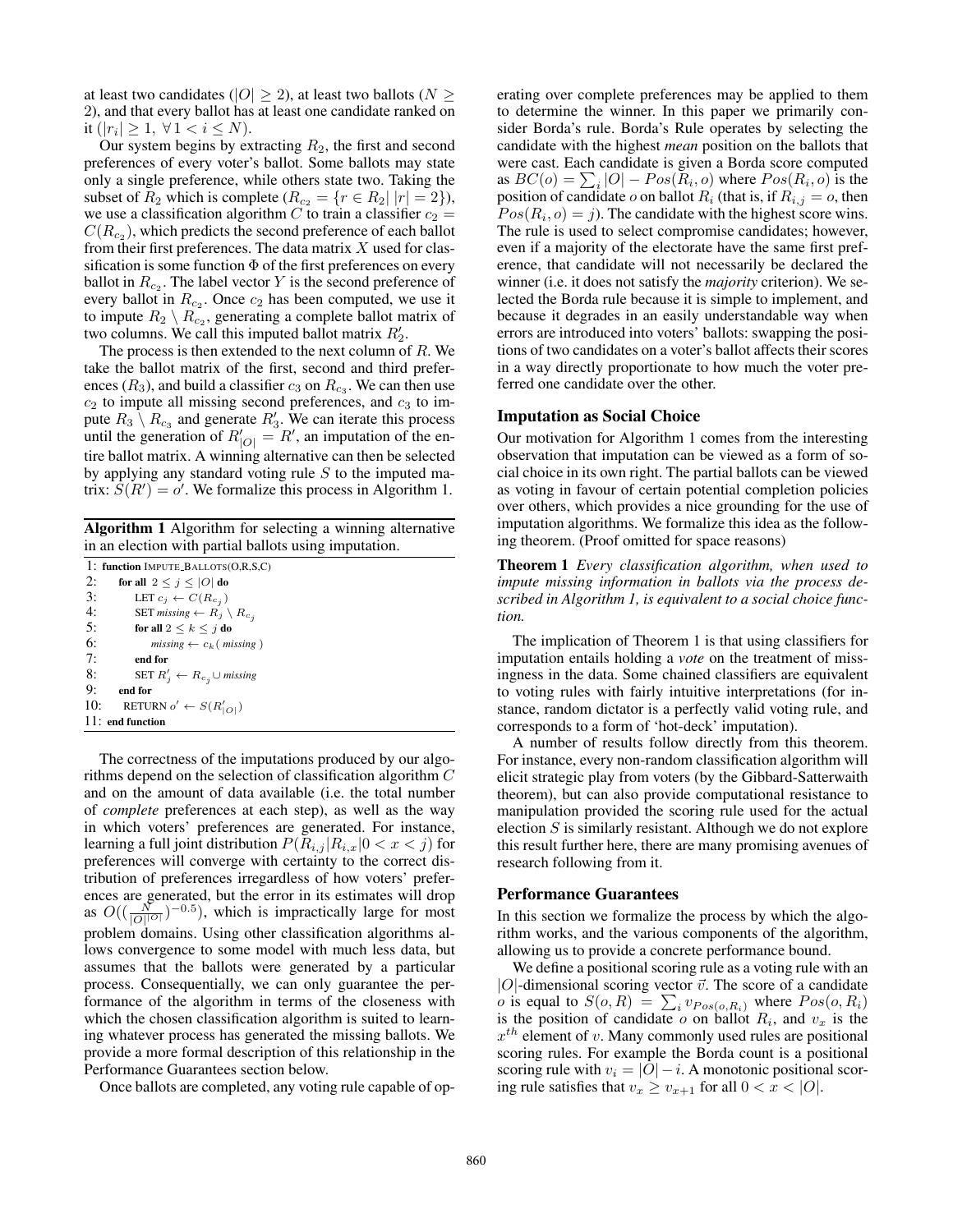Ballots are generated by a parameterized process M. M is defined by a set of distributions over possible ballots  $\pi_o|o \in O$ , and if the "correct" outcome of the election is  $\hat{o}$ , then ballots are generated by sampling i.i.d. from  $\pi_{\hat{o}}$ . A positional scoring rule S is *consistent* with a ballot generating process M if, for every  $o \in O$ , applying S to an infinite set of ballots sampled from  $\pi_o$  causes S to select  $o$  as the winner of the election with probability one.

Top-t ballots are generated by applying a process  $\mathcal N$  to a profile of ballots.  $N$  is defined by a distribution over possible ablations of individual ballots. We assume  $N$  is *neutral*, meaning that the probability of ablating the bottom  $k$  positions on a ballot does not depend on the order of candidates on the ballot. We define  $\mathcal{N}(k)$  to be the probability of ablating *at least* the last k positions from the ballot.

Under these assumptions, we can put a bound on the minimum performance of the classifier required to recover the correct outcome when  $S$  is a monotonic positional scoring rule. In particular, we show that if for any  $o \in O, o \neq \hat{o}$ ,  $S(\hat{o}, R) - S(o, R) + \sum_{1 \leq k \leq |O|} [P(Pos(\hat{o}, R_i) = k) \sum_{1 \leq j \leq k} (\mathcal{N}(j) - \mathcal{N}(j +$ 1))(v<sub>k</sub> –  $\frac{v_{\lceil\epsilon|O|+(1-\epsilon)j\rceil}+v_{\lfloor\epsilon|O|+(1-\epsilon)j\rfloor}}{2})] - \sum_{1\leq k \leq |O|} [P(Pos(o, R_i)$  = k)  $\sum_{1 \leq j \leq k} (N(j) - N(j+1))(v_k - \frac{v_{\lceil(1-\epsilon)|O|+\epsilon j\rceil}+v_{\lfloor(1-\epsilon)|O|+\epsilon\rfloor}}{2})]$  ≥  $\overline{bias(\hat{o}, o, c, R)}$ , where  $bias(\hat{o}, o, c, R)$  is the classifier's bias for  $\hat{o}$  over  $o$ , and  $\epsilon$  is a tolerance parameter, then our proposed technique will fail to find the correct outcome in expectation.

That is, if difference between classifier's *bias* (the expected change in the score of a candidate as a result of ablating and then imputing the ballots with that classifier) for the winning candidate and every other candidate exceeds the margin of victory between those two candidates under assumptions about the damage ablation has done (parameterized with  $\epsilon$ ), then we can be sure the winner we selected would have been the true winner in the original ballot. This means that the technique's effectiveness depends on the margin of victory in an election held using the true (hidden) preferences of the voters, and that the more accurate the classifiers are, the closer that margin can be before a mistake is possible. (Proof omitted for space reasons) We conjecture that a similar relationship exists for the process in Algorithm 1 for any *Generalized Outcome Scoring Rule* (Xia 2014), a much broader class of voting rules.

### Validation

In this section, we present the application of our imputation based approach to social choice to datasets from the preflib.org repository (Mattei and Walsh 2013). We show that using imputation to select the winner produces accurate results under a missingness process  $N$  derived empirically from the data itself.

We examined data from a total of eleven elections from the Irish and Debian datasets<sup>3</sup>, which are both comprised of real-world ballots with ranked preference formats. In both sets, voters were able to omit preferences if desired. The Debian set contains election data for the seven leadership elections from 2002-2012, and the vote on the Debian Project logo. The Irish set contains the ballots from the Dublin North, Dublin West, and Meath constituencies during the 2002 national election. Collectively, these elections provide good diversity both in terms of the number of candidates running, and the degree of missingness in the voters' preferences. The Debian sets typically contain between 4 and 8 candidates, and between 50 100 and 400 complete ballots. The Irish sets contain between 8 and 14 candidates, and each have around 4000 complete ballots.

Preprocessing: Each dataset was processed as follows: First, all ballots in the original set which were incomplete were discarded, after learning an empirical distribution of missingness from them. The remaining ballots were ablated according to either an empirically learned distribution of missingness, and then converted into a set of ballot matrices  $R_2...R_{|O|}$ . For each such matrix, we dropped all incomplete ballots, and used the last preference as a vector of labels for training a classifier. The other preferences on the ballot were converted into a numeric matrix of features, encoding for each candidate whether it appeared on the ballot, and at which position it appeared; and encoding for each pair of candidates what the relative ordering of the two candidates was (if known), and how far ahead of each other they were on the ballot.

Experiment: For each of the 11 elections, we first empirically measured the distribution of missing information (i.e. the fraction of voters with at least  $k$  candidates on their ballot for every  $k$ ). We then dropped all the ballots with missing information to produce the ground truth set (the ballots where we know exactly how every voter ranked every candidate). Using the measured distribution of missingness, we generated 100 random ablations of this ground truth set. For each ablation, we used Algorithm 1 to decide the outcome of the election. We used one-vs-all classification (OVA) (Rifkin and Klautau 2004) with L1 regularized logistic regression as the base classifier to learn the imputation model for each position on the ballot. This is a standard and relatively simple approach to classification when there are more than two possible classes (in this case, each ballot can belong to one of  $|O|$  possible classes: the possible values of the next candidate on the ballot). We name this combination *logres*.

For each dataset, we measured the performance of our imputation-based system in several different ways. First, we measured distance of the winner selected after applying our system from the true winner in the ground truth ranking. We call this the "single winner" distance. For example, a system that recommended the true third place candidate as the winner would have a "single winner" distance of 2, while one that recommended the correct winner would have a distance of 0. Second, we measured the Kendall correlation between the overall ordering of the candidates produced using our method, and the ordering produced using the ground truth rankings. The Kendall correlation is the number of pairwise comparisons between candidates on which the rankings agree, less the number on which they disagree, normalized by the total number of possible comparisons  $\frac{(2\sum_{x\in O}\sum_{y\in O\setminus x}I(t_1(x,y)\wedge t_2(x,y))-I(t_1(x,y)\wedge t_2(y,x))}{|O|(|O|-1)}$  for rankings  $t_1$  and  $t_2$ . Although the Kendall correlation is a different distance metric than the one on which the

<sup>3</sup> http://www.preflib.org/election/{irish,debian}.php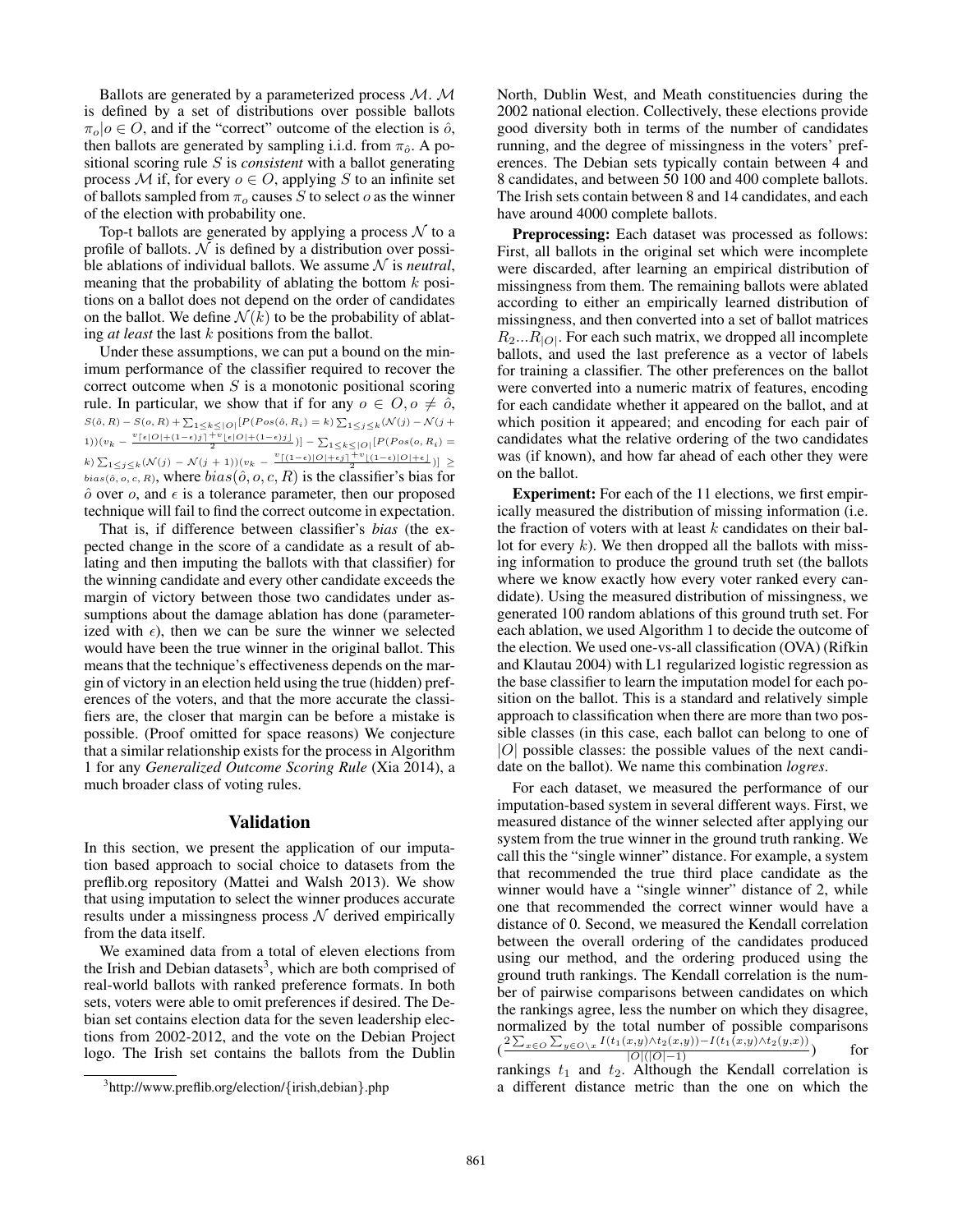Borda count is based, we use it here because it provides information about the similarity of the two rankings on the whole, rather than just the positions of the first place candidates. The Kendall correlation ranges from -1.0 (one ranking is the reverse of the other), to 1.0 (the rankings are the same). A randomly generated ranking has an expected Kendall correlation of 0 with any other ranking. We also measured the performance of several controls, namely the minimax regret technique of (Lu and Boutilier 2011) (a state-of-the-art competing method) and a worst-case method that completed the ballots in a fashion exactly opposite to the correct overall ordering (i.e. if in the true election  $A \succ B \succ C$ , then unassigned positions on ballots are assigned preferentially first to  $C$ , then  $B$ , then  $A$ .).

To verify that the ground truth sets were similar to the original datasets from which they were drawn, we also measured the single winner distances and Kendall correlations between the outcome selected using the original set and each ablated set, using the version of the Borda scoring rule where candidates not appearing on a partial ballot received no points from that ballot. The ablated version of the ground truth set produced exactly the same outcome as the ground truth on 10 of the eleven sets, with an error of 2 on the remaining Debian 2005 set. Kendall correlations were between 0.85 and 0.9 for the Irish sets, and averaged 0.85 on the Debian sets as well. This indicates that the ablated ground truth sets are highly representative of the original data from which they are generated, and thus representative of real world elections. All differences are statistically significant at a Bonferroni corrected confidence level of 95%.

Results: The proposed, imputation based, approach to social choice relies on machine learning algorithms providing reasonable imputations of user ballots. This is by no means certain, as the resulting machine learning problems are quite difficult. For example, the Dublin North election has twelve candidates and only about 40% of the total preference information. This results in a 12-class classification problem (i.e. a model needs to predict which of 12 possible candidates a given voter would prefer) with many features missing on any given record. Despite this, logres performs very well, strongly validating our approach.

The single winner distances of our new technique (logres), are compared to those of the two control techniques (MMR, worst-case) in Table 1. Sets where the winner was fully determined after ablation (where no possible imputation could change the outcome) are not shown. The new technique performs very well, finding the correct winner in 100% of cases on all three of the large Irish datasets, and all but one of the Debian sets. On the Dublin West and Meath datasets, we find the correct winner in 100% of cases, even though MMR consistently picks the second or third place candidates instead. The only set where our system performs less than perfectly is on the Debian 2007 set. Here, in about 25% of runs, we select the second place candidate instead of the first place one. Close examination of this set provides an explanation. The margin of victory for the first place candidate over the second place candidate averaged just 0.002% of their respective Borda Scores (equivalent to inverting adjacent pairs on approximately 10 ballots). This is well within

|                   | logres | <b>MMR</b> | worst-case |
|-------------------|--------|------------|------------|
| Debian 2005       | 0.000  | 0.000      | 1.350      |
| Debian 2007       | 0.240  | 0.000      | 0.770      |
| Debian Logo       | 0.000  | 0.000      | 0.050      |
| <b>North 2002</b> | 0.000  | 0.000      | 6.200      |
| <b>West 2002</b>  | 0.000  | 1.990      | 2.000      |
| Meath 2002        | 0.000  | 1.000      | 11.700     |

Table 1: The single-winner distances for the proposed system (logres), and two comparison methods. 0 indicates a perfect performance.

the classifier's reported error rate on the dataset, and so it is not surprising that errors can occur, given the performance bounds derived earlier. The reported classifier performance together with a narrow margin of victory in both the ablated and imputed ballots all indicate that this set would be a good candidate for the model to suggest a tie or request more information from the voters, allowing for an appropriate response and recovery when used in practice. It is notable that, despite the extreme difficulty of the set, we give the correct result in more than two thirds of cases where an error is possible, which is still acceptable for some applications, like votes on hiring committees, where occasionally picking a close second candidate is an acceptable outcome. The margin of the winner over the second place candidate is also very tight (under 1%) on the West and Meath sets, but here, our technique consistently finds the correct outcome while MMR and the worst-case model do not.

Table 2 shows the Kendall Correlation for our technique along with the comparison methods. Again, we omit the datasets where the entire ordering is unchangeable after ablation, and show only the remaining 8 sets where errors are possible. The new technique performs very well, and achieves higher Kendall correlation than MMR on four of the eight datasets, and ties with near perfect performance on two more. On the remaining two sets (Dublin North 2002 and Meath 2002), our correlation values are still very high, but are slightly worse than those for MMR. However, these are unquestionably the most difficult sets, as illustrated by the possibility for very poor performance by the worst-case method, and our performance is still very good (Kendall Correlations of 0.72 and 0.82 respectively indicate that 86% and 91% of the pairwise orderings of candidates are correct). MMR's better performance likely results from the very high ablation rates for the lower positions on the ballots in these sets, which makes them challenging to learn. Dublin North offers about 400 ballots to learn the relationships between 12 candidates for many of the lower positions on the ballots, while Meath is even more severely ablated, and has 14 candidates. Since logistic regression needs sufficient data to learn patterns from, the combination of limited data availability, many candidates to chose from, and some candidates receiving very few votes at all from which to learn, all contribute to the performance reduction. Nevertheless, the new system still recovers the overwhelming majority of the correct ordering, even on these more difficult sets, including the correct ordering for all three of the closely ranked top candi-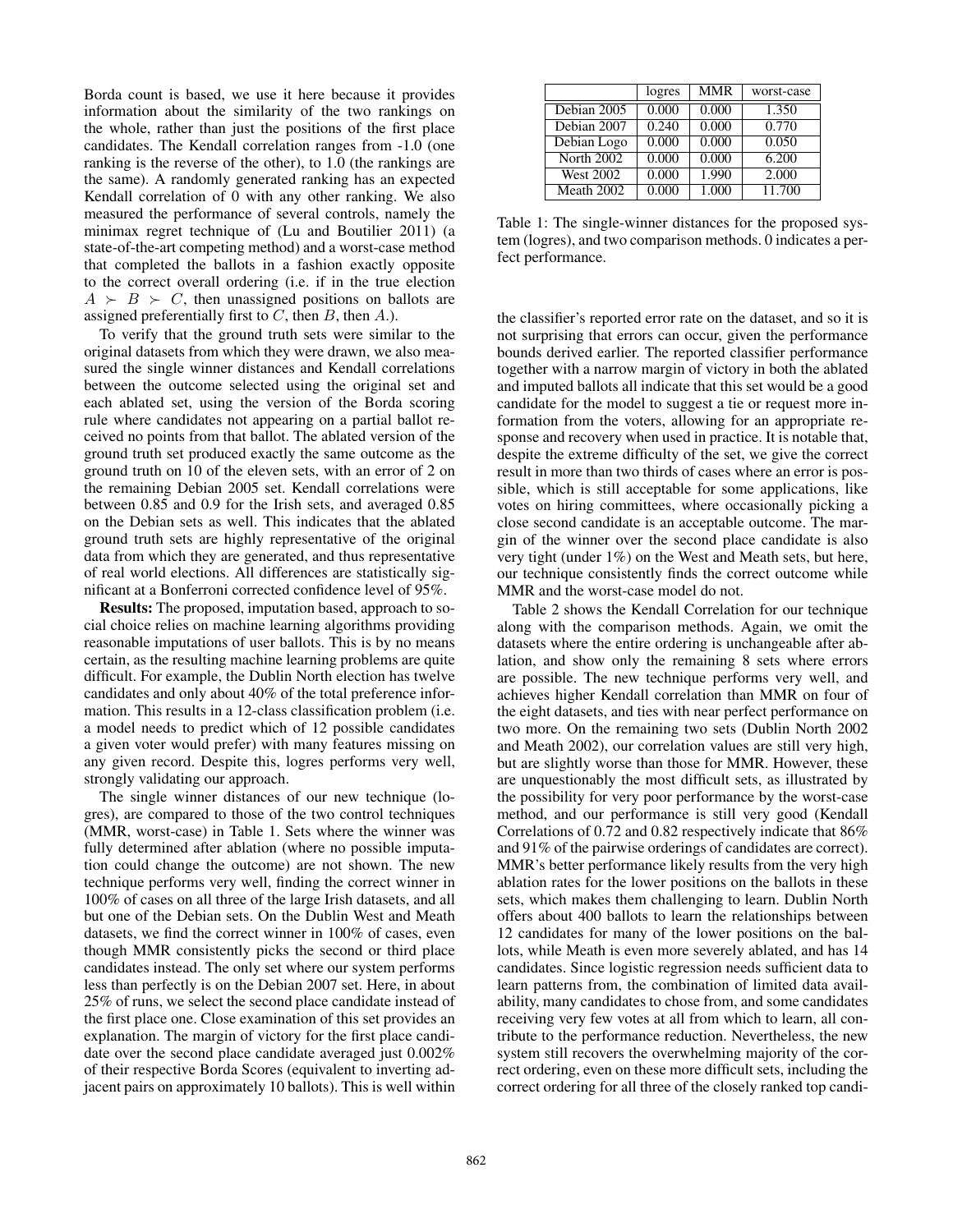|                  | logres | <b>MMR</b> | worst-case |
|------------------|--------|------------|------------|
| Debian 2005      | 0.999  | 0.998      | 0.991      |
| Debian 2006      | 0.999  | 0.999      | 0.939      |
| Debian 2007      | 0.985  | 0.982      | 0.843      |
| Debian 2010      | 1.000  | 1.000      | 0.996      |
| Debian Logo      | 0.926  | 0.901      | 0.584      |
| North 2002       | 0.821  | 0.959      | $-0.259$   |
| <b>West 2002</b> | 0.889  | 0.868      | $-0.038$   |
| Meath 2002       | 0.727  | 0.910      | $-0.627$   |

Table 2: The Kendall Correlation for the proposed system (logres), and two comparison methods. 1 indicates perfect correlation, -1 perfect anti-correlation.

dates which MMR and fails to order correctly. We conclude that logres may be most useful in applications where the exact ordering of relatively unpopular candidates is less vital, though generally it performs very well.

We also considered two other voting rules:  $\frac{|O|}{2}$ -approval (in which voters may cast a single, equally weighted, vote for up to half the candidates) and Copeland (in which the candidate winning the most pairwise contents is declared the winner). Across all combinations of datasets and rules where errors appeared, our model has an average single winner distance 1.24 positions lower than MMR. We also recover more of the true ordering than MMR. The average Kendall correlation on sets where mistakes were made by either model was 0.83 for MMR and 0.90 for logres. This demonstrates that our model can function well under many voting rules, not just the Borda count. Run times were consistently under 5 minutes per ablated datset, with up to 5,000 ballots and 14 candidates per set, on a contemporary desktop machine. Runtimes scale as the product of  $|O|$  and N, and can be improved with the use of sampling techniques when  $N$  is large. In summary, imputation based social choice is shown to be a viable and fast technique, applicable to real world problems and capable of outperforming existing state-of-the-art methods on many datasets.

## Related Work

While our approach to solving the problem of interest is novel, there exists considerable prior work on this problem, much of it couched in terms of *vote elicitation*.

Interest in vote elicitation extends back to at least the 2002 work of Conitzer and Sandholm (Conitzer and Sandholm 2002), who considered the problem of eliciting preferences from *strategic* voters, that might not wish to reveal their true preferences. A flurry of more recent work has examined the practical aspect of the problem, emphasizing elicitation of more informative preferences. Kalech et al.'s work (Kalech et al. 2011) showed that, although complete information is required to make optimal decisions in the worst case, many real world applications yield solutions with far less preference information. Similarly, Oren et al. (Oren, Filmus, and Boutilier 2013) considered the number of top-t style queries (where voters are repeatedly asked for their next highest preference) required to find the underlying global preference

ordering given certain assumptions about the underlying distribution of voter preferences, while Soufiani et al. (Soufiani, Parkes, and Xia 2013) examined a similar problem for general random utility models. Our work differs from this recent context insofar as it does not recommend a particular elicitation strategy for voters, but instead works with the preferences it has been given to accomplish the same goal.

The work most similar ours is that of Lu and Boutilier (Lu and Boutilier 2011), who proposed the use of minimax regret as a heuristic measure for selecting a winner from partial preferences. Here, each candidate is considered in turn. For each candidate, a completion of the ballots making the candidate as undesirable as possible is computed. The candidate most desirable in spite of their corresponding worstcase completion becomes the winner.

Irrespective of the performance obtained by this strategy, our system has an advantage in applications where it is important that skeptical voters *accept* the system's result. Our system provides a completion of each ballot that is as *consistent* as possible with the patterns of voting that we observed, while MMR decides the election on the basis of a worst-case imputation, which may be quite unlikely, and which skeptical voters might have more difficulty accepting.

## Conclusions and Future Work

We have presented and validated a novel approach to the problem of social choice with partial preferences. Our new approach imputes the missing components of the ballots using patterns inferred from the ballots themselves. This allows conventional voting rules for complete preferences to be applied directly, and provides a ranking based on a plausible completion of the ballots, rather than a conservative worst-case arrangement. We showed that the process of picking an imputation is itself a form of implicit social choice, which could allow many computational hardness results to be directly applied to the new model, and that it performs well on a large number of real-world election datasets. We also performed a direct comparison with the minimax regret system of Lu and Boutilier (Lu and Boutilier 2011), showing that our preliminary model picks the correct winner significantly more often, and exhibits generally low error rates on the rest of the ordering as well.

An especially interesting component of our work is the fusion of conventional social choice with standard techniques from machine learning. There are strong parallels between these fields, and much room for similar future work (See Xia's visions paper Xia 2013.). Some interesting extensions might include the application of machine learning models that are specifically designed for problems with a large amount of class imbalance; controlled studies with artificial datasets to provide further insight into the best conditions to apply our new technique; integration of other of preference learning algorithms within our system (Kamishima, Kazawa, and Akaho 2011); and an exploration of the optimal policy for a tie to be declared when using our technique, utilizing the classifier's error on validation data, and the margin of victory both before and after imputation. <sup>4</sup>

<sup>&</sup>lt;sup>4</sup>We acknowledge NSERC Canada and the VCGS program.